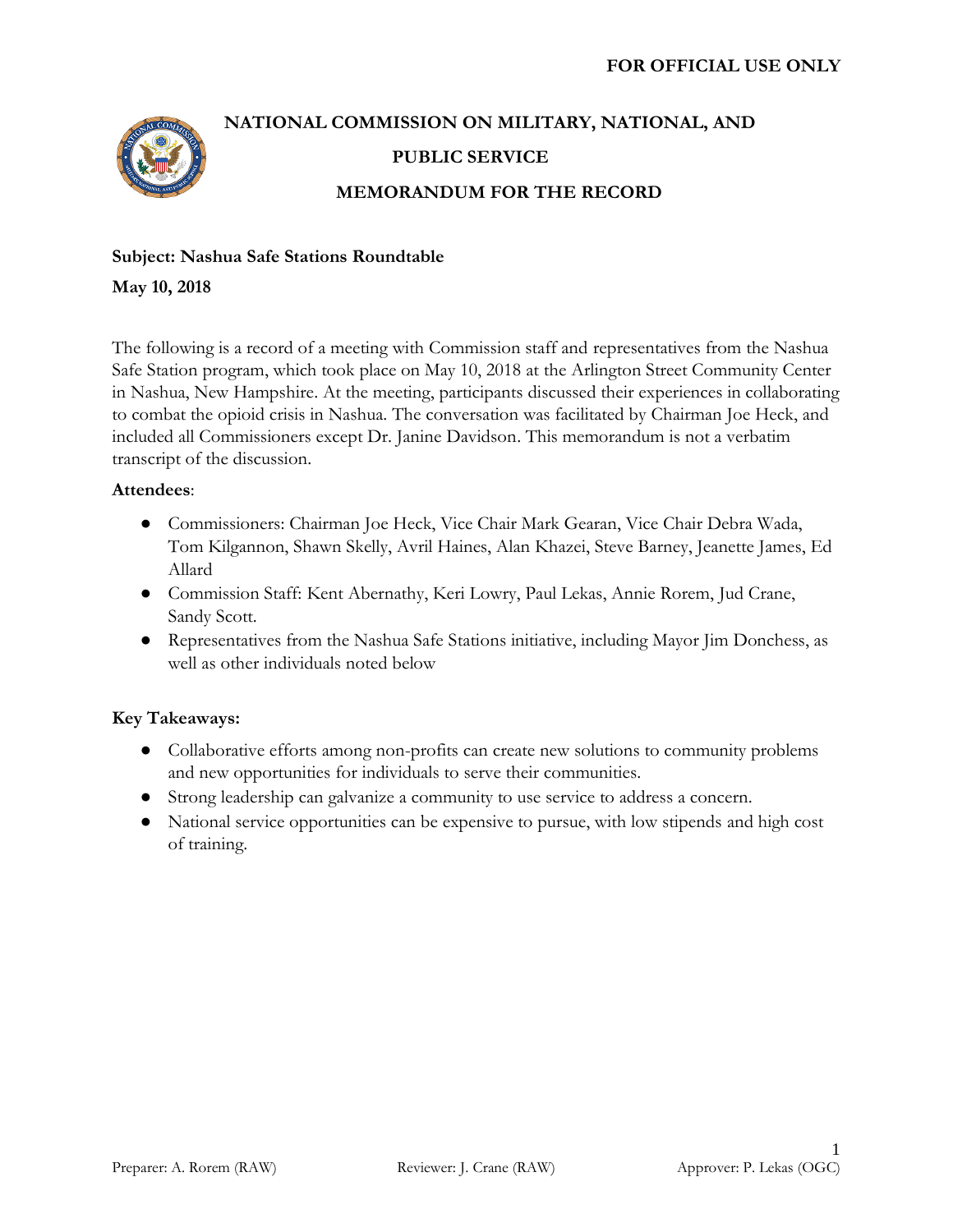# **Meeting Discussion**

**Chairman Heck** began the meeting by overviewing the vision and mission of the Commission, as well as the value of meeting with the assembled representatives of the Safe Station initiative namely, what service initiatives look like at the grassroots level.

#### **Chairman Heck** *asked, "What is the inherent value of service to the community?"*

An AmeriCorps volunteer from the Public Health Department (and an Army veteran) explained she and most of her family are in recovery from drug addiction and that her current role "fell into her lap." She further stated that she sees the value of service in providing an opportunity for human connection.

#### **Mr. Khazei** *asked what she does daily as part of the program at the Public Health Department and whether service has helped her in her recovery.*

The young woman responded saying she ensures that individuals—clients, as well as their families know what resources are available. She identified her role as not just about making referrals, but also about holding clients' hands through the process. She noted she is a peer and her clients trust her. She values service for the human connections that it facilitates.

Further, she stated, her service role has "100%" helped her in her recovery. She stated sharing her recovery experience is empowering, for both her and her clients, and explained, "I realize that I have a purpose and that I matter." She reiterated the value of human connection, stating her opinion that it helps not just for recovery from drug abuse, but potentially also for depression or other hardship.

# **Chairman Heck** *asked the representative from Volunteer NH when that organization got involved in addressing the opioid crisis in New Hampshire.*

The representative from Volunteer NH responded that that organization had started with state service planning—determining how to marshal and direct resources to address the problem—about 1.5 years ago, raising it as a state priority after speaking with a group of governors from across the country, shortly before the Corporation for National and Community Service (CNCS) independently identified the opioid crisis as a priority. She explained that, at that time, they began touring the state to determine what national service resources were available and able to be directed toward the crisis.

#### **Chairman Heck** *asked whether service programs in Nashua had led to any individual finding full-time employment.*

The representative from Harbor Homes said there are lots of open positions and service has provided a springboard to get into them. He mentioned his organization had an application pending for 20 AmeriCorps volunteers, saying "We need help, and to me this is the cavalry."

# **Chairman Heck** *asked how Emergency Medical Services (EMS) and Fire Stations are involved in the Safe Stations program.*

The representative from EMS explained that people are willing to come to Safe Stations because they know they will be treated in person, with respect, and without judgement. The representative from the Fire Department said people "actually thank us" on the way out, and clients state that they value the experience because they are "treated like humans."

**Mr. Kilgannon** *asked how the Safe Station initiative has influenced the first priority of the Fire Stations responding to fire emergencies.*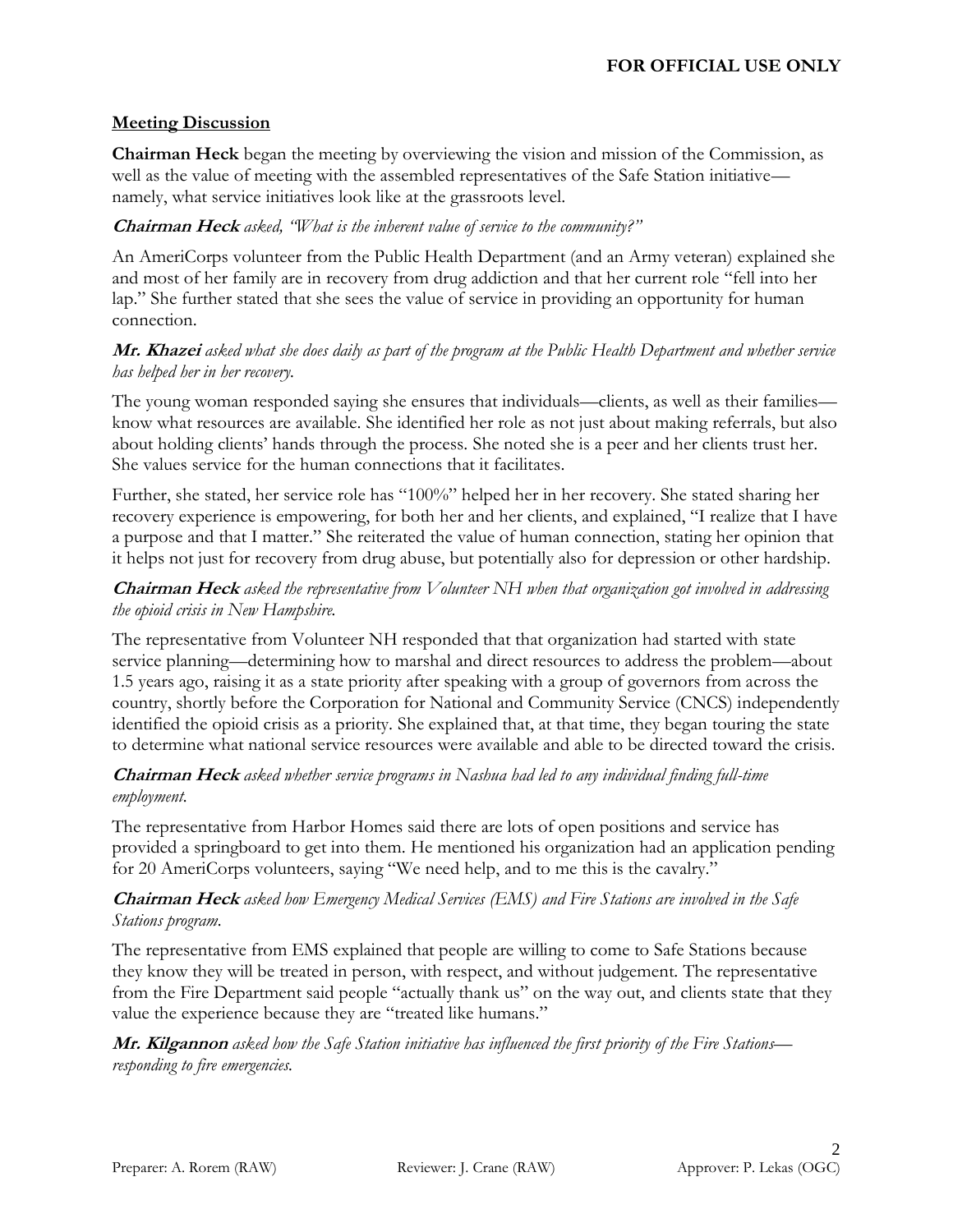The representative from the Fire Department said this was a concern of the previous chief – taking resources form the Fire Department's primary mission. The Fire Department initially identified a target of 15-minute turn around for participating in safe stations to minimize the impact on the station. The initial turnaround time averaged 11.5 minutes. The fire department's average medical call [to respond to a medical emergency outside of the station] is a 30-minute turnaround. He continued that it was "eye opening" that a collaboration like Safe Stations could improve on that turnaround time, it was now 11.5 minutes to: receive the walk-in; conduct a medical survey; call a partnership service; finish processing and get the patient on their way. The representative later identified the short wait-time for assistance as a key success of the collaboration, opining that patients would not wait for an hour or two for assistance.

#### **Mr. Kilgannon** *asked whether the representative from the Fire Department was familiar with other cities with similar initiatives.*

The representative from the Fire Department explained that New Hampshire was the first state to launch such a program, and that the key to the whole thing is collaboration. He explained that the initiative partners and key stakeholders meet every two weeks.

**Mr. Barney** *reflected on the value of trust and raised the potential for tension when individuals engaged in criminal behavior rely on public servants—upholders and defenders of the law—for assistance. He asked how the opioid crisis has impacted those addressing the problem.*

The representative from EMS explained that many individuals consider the initiative a waste of time. He further identified that they work hard with the local police department (detail about their work with the police department were not clear) and that the value of using fire stations for the initiative is their visibility. As he explained, not everyone knows where their local recovery center is, but they do know where to find their local fire station.

**Mr. Barney** *followed up on the "waste of time" comment, suggesting that their efforts are creating an ethos of service around a very challenging example. He further stated that the community is "at the edge of something very important" that the Commission is trying to understand.*

The Fire Department representative responded that there is an educational piece to their work, in that they demonstrate to the community that everyone is affected by the abuse of opioids in Nashua.

The representative from the Public Health Department explained that Mayor Donchess was key in launching the initiative by leading a culture-shift. She further stated that his original effort to convene a taskforce around the opioid crisis allowed for education and training about abuse and addiction. This training went "across the board," with non-profits, public services, and hospitals invited to participate. The training enforced that drug addiction is as chronic disease and also helped underscored the important of using that language in discussing and addressing it. She closed her statement by emphasizing the value of collaboration and a continuum of care to education – this is a "wicked problem" where solutions and assumptions have to come together around the same time.

#### **Mr. Barney** *observed that education is also about communicating values.*

The representative from Harbor Homes applauded Mayor Donchess' vision and effort to build the collaborative, stating that "leadership matters." He continued saying the Mayor had initially responded when the community had 14 deaths over 2 months from overdoses. The Harbor Homes representative further observed that leadership spurs volunteerism, and that the Safe Stations initiative is unique in his years of work in the non-profit sector. He further said the community always knew who the Fire/EMS/Police were, but they never really worked together side-by-side –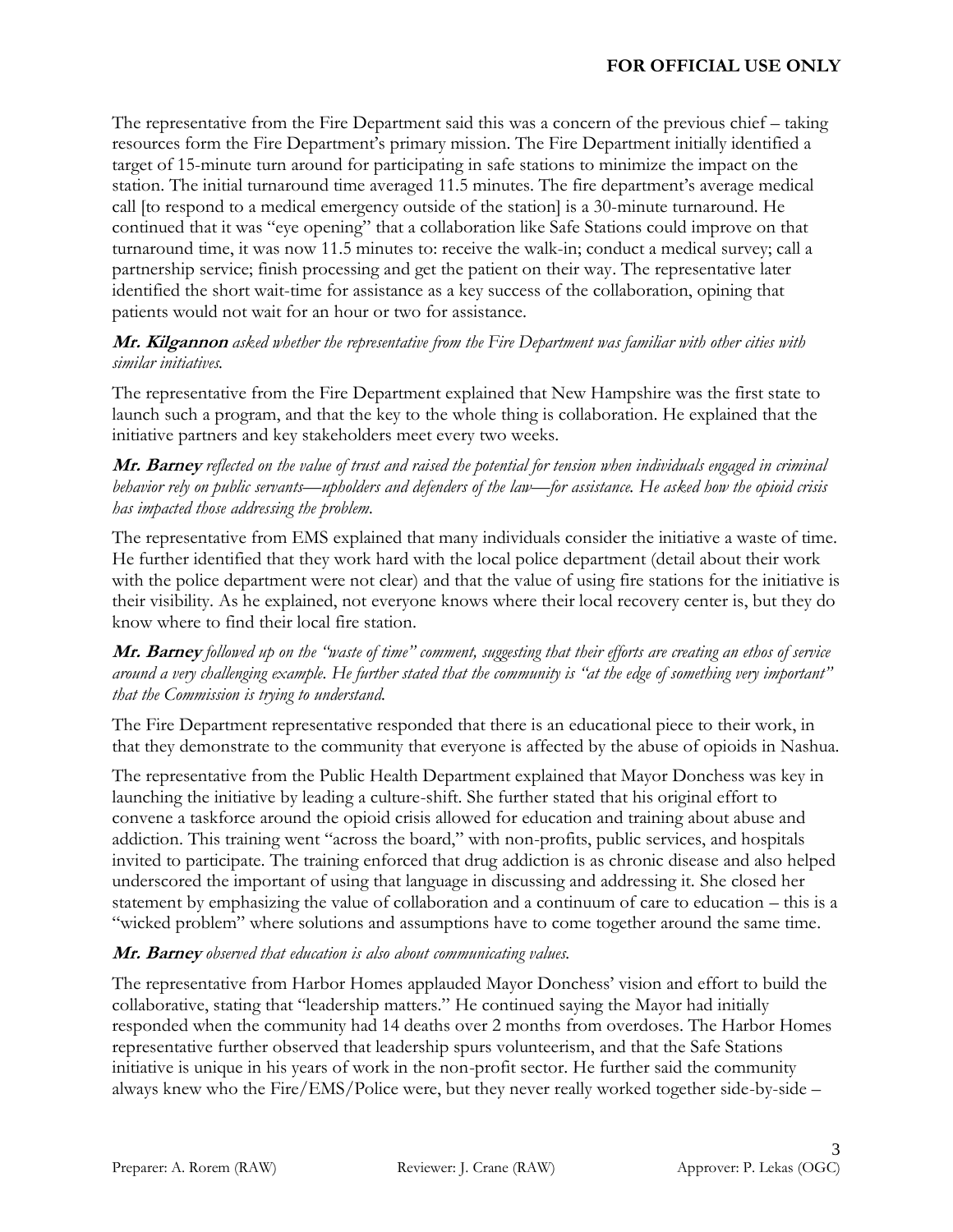that was a form of messaging to others in the community and changed the culture across the city as a whole.

#### **Mr. Gearan** *reflected on New Hampshire as an "interesting political space," but observed that the success of the program is not one of politics, but one of leadership. He asked what Mayor Donchess would specifically recommend to the Commission.*

Mayor Donchess observed that there were lots of people who wanted to serve their community and society – if they could be engaged and convinced to put aside their rivalries, then a lot may be accomplished. This took a group effort, if the community had not had a lot of people willing to help, the effort would not have gone anywhere.

#### **Ms. James** *asked whether the participants had identified any barriers to service in Nashua or New Hampshire, and asked what they thought prevented people from giving their time.*

The EMS representative noted, as a rural state, there are a lot of communities that rely on volunteers in fire and ambulance departments, but that employment constraints make it difficult for people to take time off to volunteer. He illustrated this statement using an example of an individual working at a fire station who might not be able to take time off from his job.

#### **Chairman Heck** *mentioned the Commission had heard from business leaders about their experiences participating in days of service. He asked about the value to employers to have employees volunteer in their communities.*

The representative from Volunteer NH explained that organization does extensive outreach to educate employers, and that many companies offer programs or time off for people to volunteer. However, even organizing how employees will spend that time can be a barrier. She stated Volunteer NH had developed a volunteer match program, which she described as a Craigslist for volunteer opportunities, combined with a social media platform. She explained the value of "social norming" in promoting volunteering (e.g., posting "I volunteered today," on a social media platform). After describing her personal path to her role, she observed time barriers to service among single-parent families and among individuals who work full-time.

A representative from the mayor's office suggested the importance of influencers, particularly parents, on young people. She explained the city had considered how best to promote volunteerism at the local middle and high schools, keeping in mind that some individuals must work to contribute to family income. She mentioned volunteer requirements for public school sports teams. Further, she stated, a lot of people want to be involved, but do not always know how. The mayor privileges communication, cooperation, and inclusivity.

The conversation then turned to concerns over the low stipend level for AmeriCorps volunteers, with the representative from the Public Health Department explaining their volunteers have had to apply for public assistance. This representative expressed her hope that, if possible, the Commission address this barrier. This particular volunteer added to these statements by offering the perspective that AmeriCorps is a great opportunity for someone like him, who does not have anyone else to support and is able to rely on family to assist, if necessary.

#### **Chairman Heck** *asked what made him want to serve as an AmeriCorps volunteer right out of college, as well as the effect of student loan debt on his choices.*

The AmeriCorps volunteer explained he had been looking for good job experience and to have an impact on the community. Expanding further on the minimal stipend, he stated, "Sometimes if feels like I'm doing something good but being punished for it." He has applied for SNAP and lives